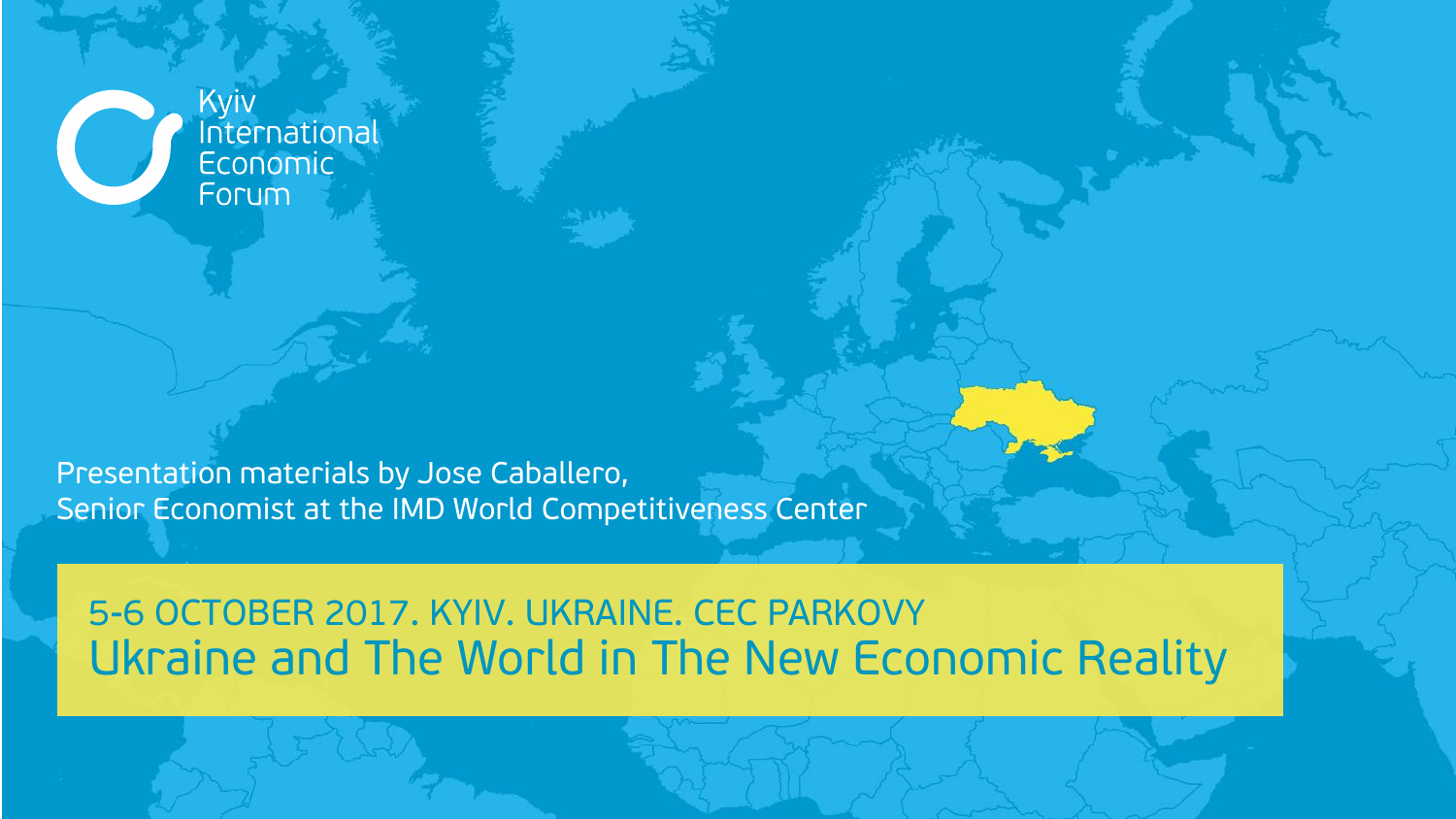

### Business Competitiveness

## What do successful companies do?



© 2017 IMD – International Institute for Management Development. Not to be used or reproduced without permission.

Dr Jose Caballero Senior Economist IMD World Competitiveness Center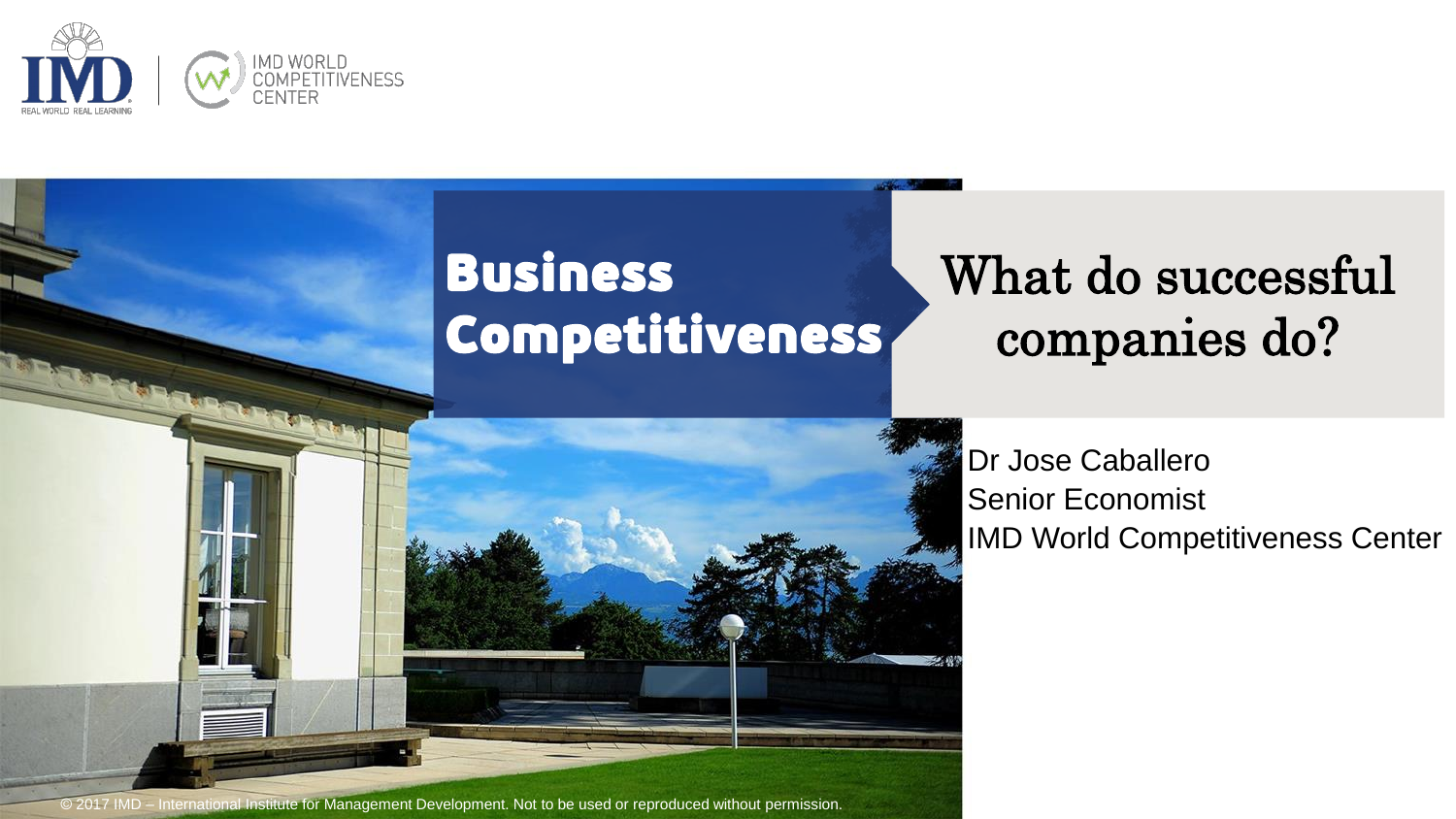

## Business Competitiveness

- **Competitiveness**  $\rightarrow$  Long-term value creation
	- Firms e.g.,:
		- 1. Sustained Profitability
		- 2. Generate more jobs

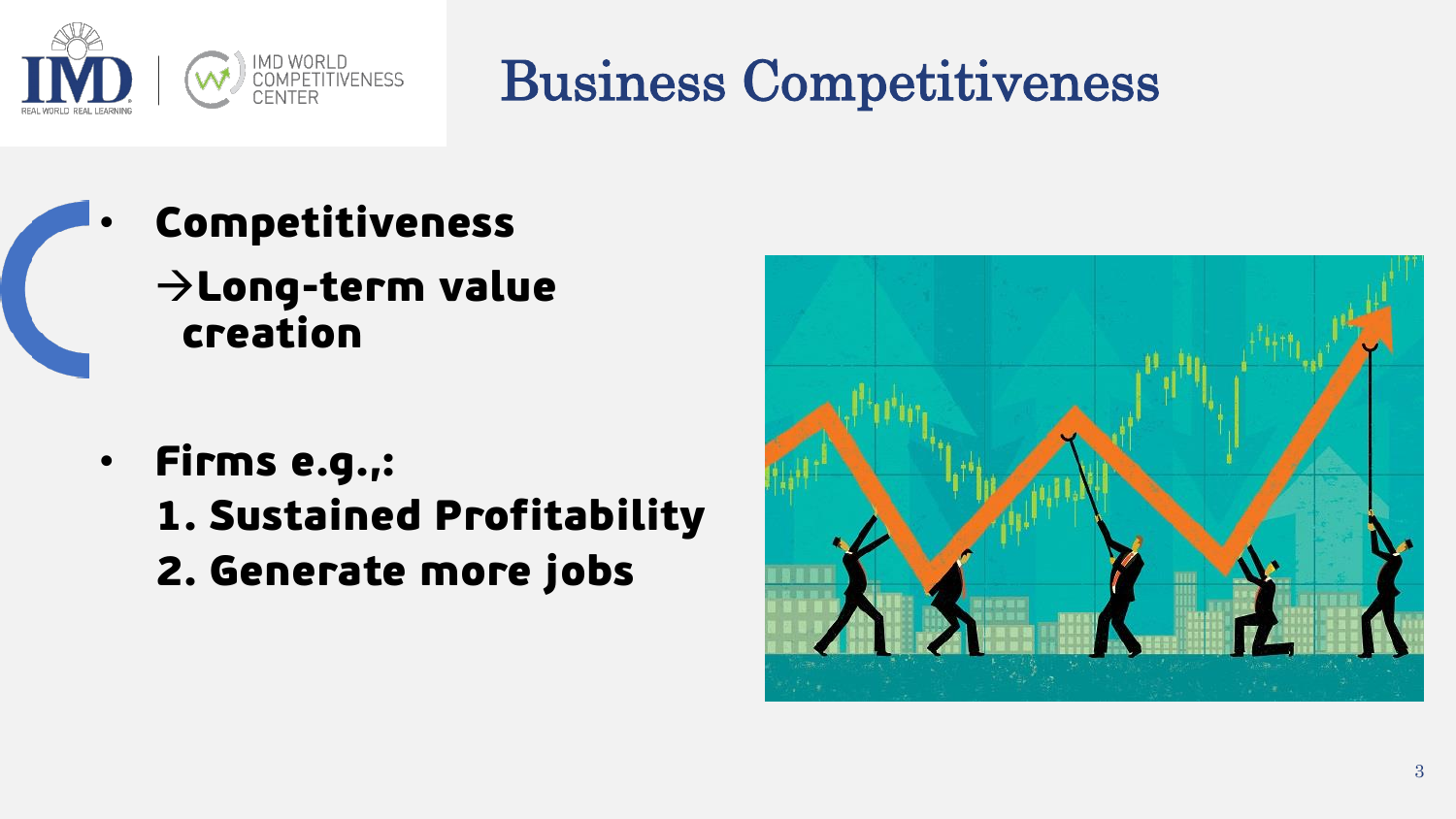

## Dynamic governance practices (1)

- Boards exercise supervision and strategic roles effectively
- Open information policy
	- $\rightarrow$  boards continuously interact and collaborate with management
	- Consistent performance measurement and evaluation processes
		- $\rightarrow$  accountability

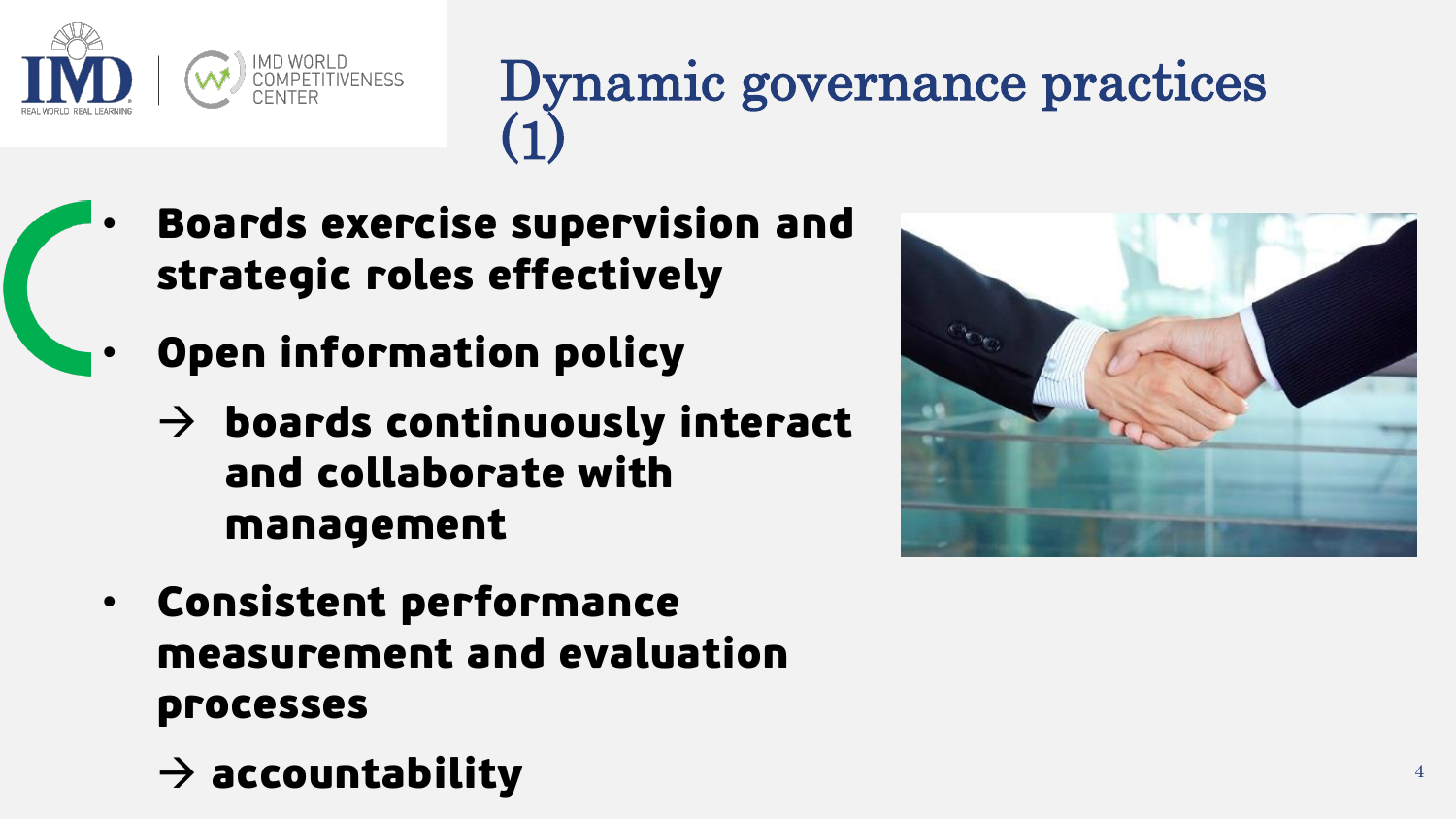

# Innovation-centric culture (2)

- Continuous innovation
	- $\rightarrow$  significantly differentiate top performers
	- Recognize positive correlation between innovation and competitiveness
	- $\rightarrow$  encourage employees to work on the improvement of products and services

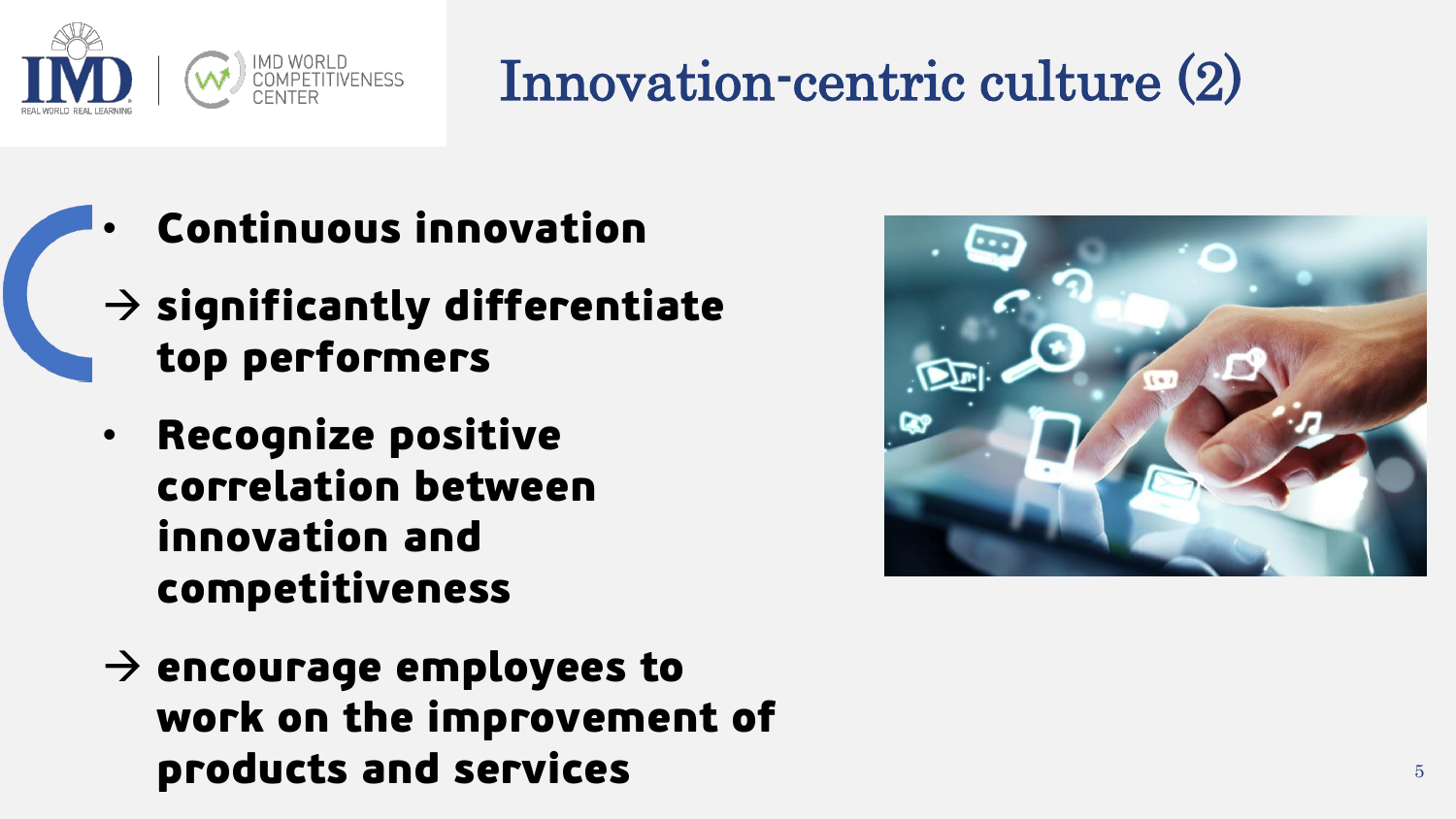

Human capital and employee engagement (3)

- Talent development  $\rightarrow$  key in sustaining growth and profitability
	- Employee engagement complements the recruitment, development and retention of talent



• Focus on talent as a key priority

 $\rightarrow$ higher productivity

- $\rightarrow$  lower turnover of key positions
- lower absence rates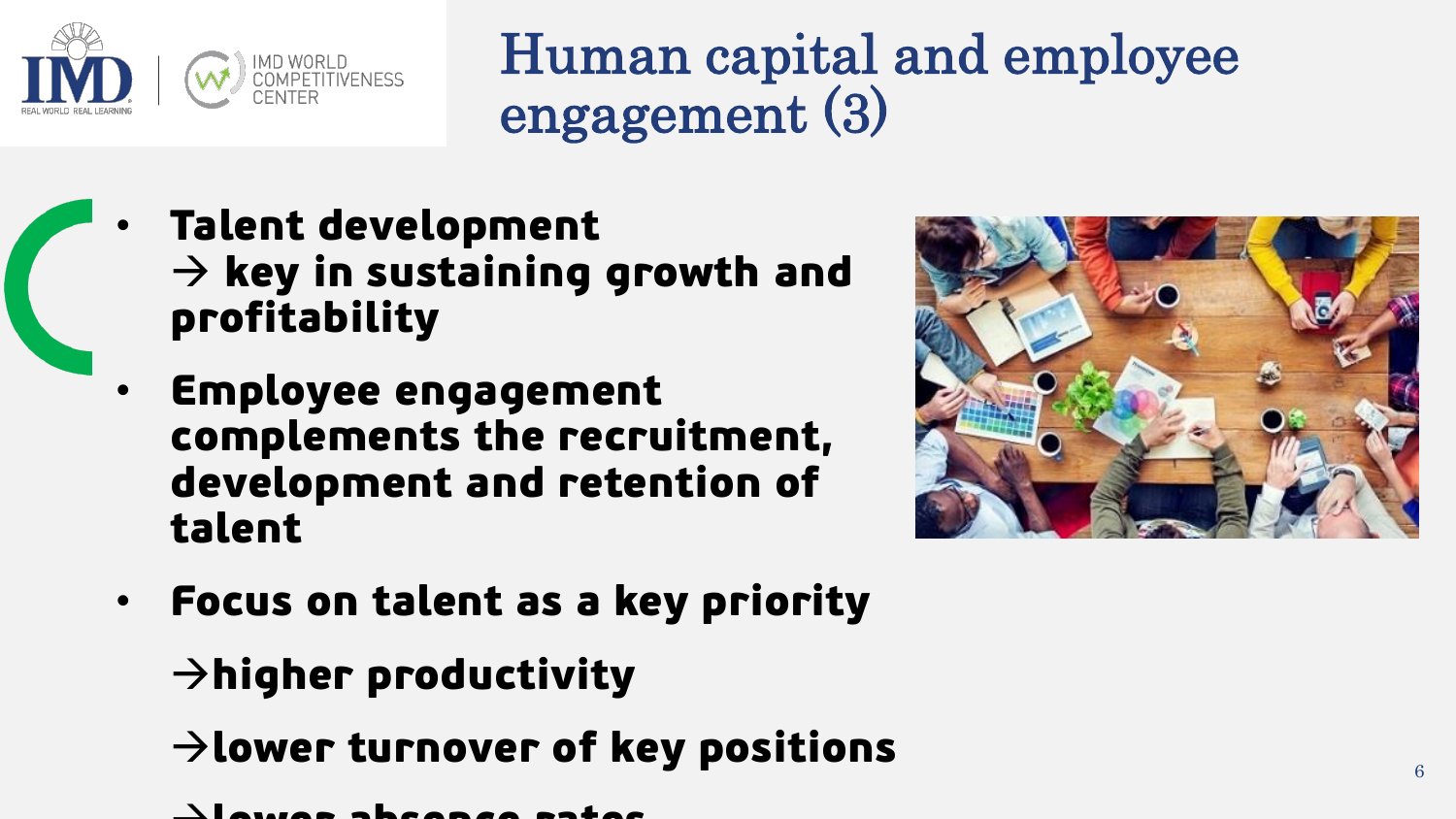

## Develop client-focused strategies (4)

• Long-term client relationships

 $\rightarrow$  ongoing and in-depth interactions

- Emphasis on significance of customer insights for strategy
- Understanding of customer needs and businesses

 $\rightarrow$ customized products and services

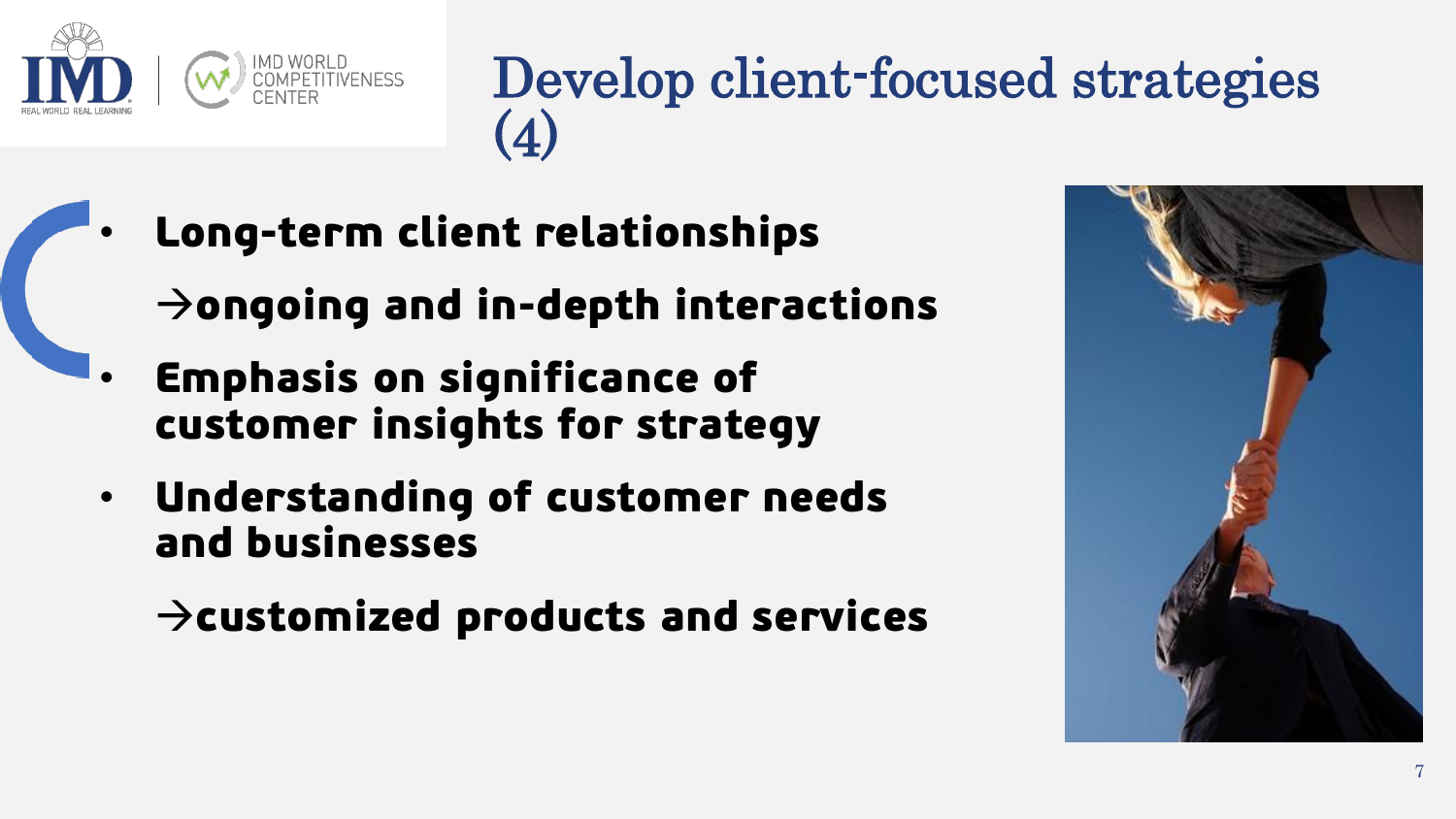

Transform through flexible and lean processes (5)

- Transform core business to match new market requirements
	- Adjustments without disrupting daily business
- Process excellence and lean management
	- $\rightarrow$ streamlined core business operations